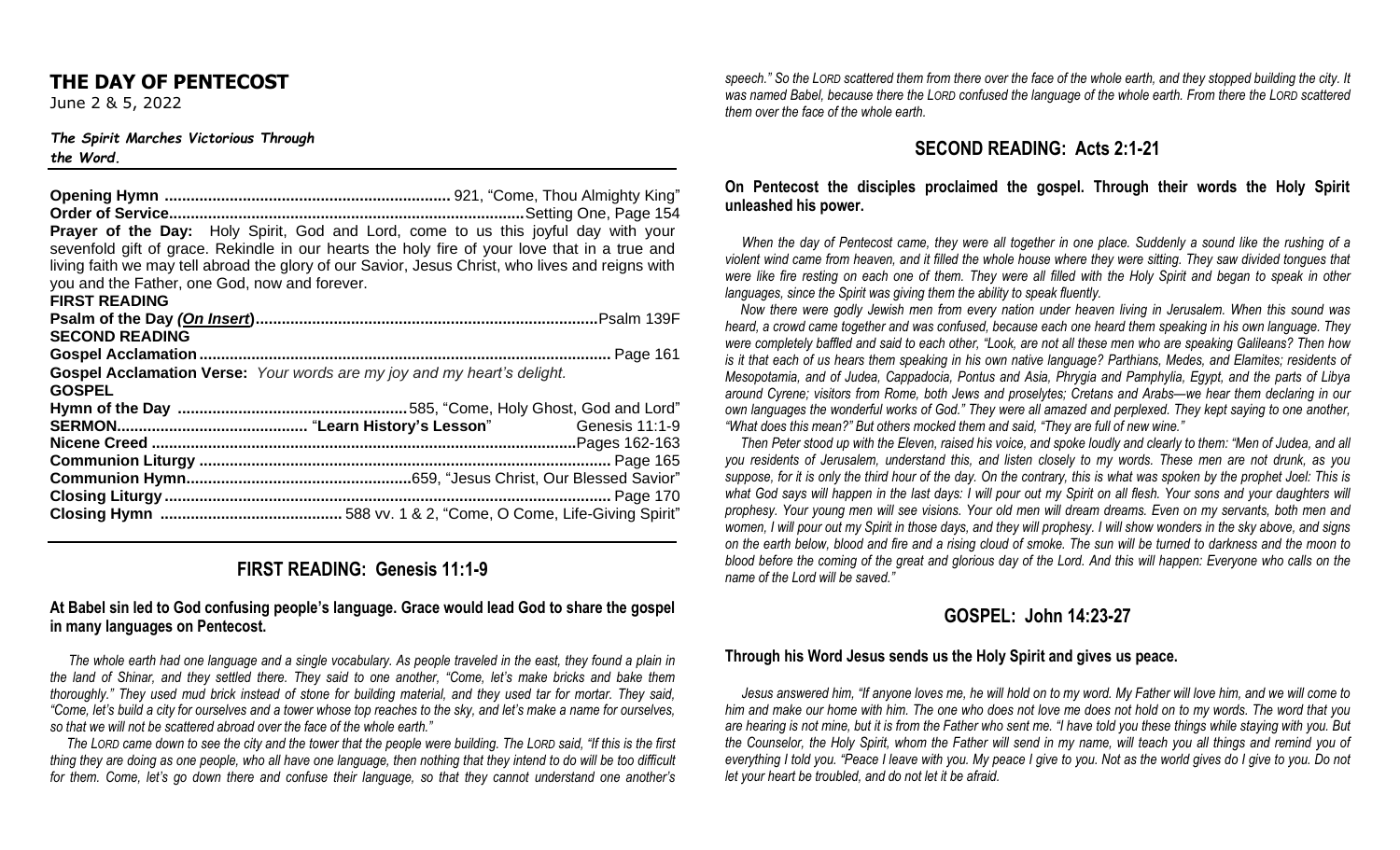## **ANNOUNCEMENTS**

**COMMUNION:** Because of the confessional nature of the Lord's Supper which is offered today, we invite forward those who are members of a WELS or ELS congregation. If you have questions about the Lord's Supper, please speak to the pastor.

**HEAD USHERS THIS WEEK:** Mike Pamperin/Dean Ebert; next week: Lyle Moldenhauer/Chris Zwygart.

**ORGANISTS!!** The June schedule is hanging on the **SCHOOL** bulletin board. Please look at your calendars in the near future and sign up for the date(s) you are willing to play for us. Thank you!

**SCRIP ORDERS:** A reminder that scrip orders for June will be due on **Thursday, June 16!** This will be the only order date for the month of June. Monthly scrip orders are taken in summer; however, we will return to the regular schedule once school begins again in fall.

**WORSHIP IN THE PARK:** Our worship service on **Sunday, June 26,** will take place at **9:00 AM** at the **Iron Ridge Firemen's Park.** Following the service, a potluck dinner will be served. Hot sandwiches will be provided; however, we will be looking for additional food items to supplement the meal. We will also be looking for helpers to set up, serve, and clean up. If you are willing to help in any way, please watch for a sign-up sheet to be posted on the church bulletin board in the near future. Please also note that the evening worship service on **Thursday, June 23, WILL** also be held at the normal time of **7:00 PM** at St. Matthew's.

## **OUR GIFTS TO THE LORD**

**Attendance:** Thursday: 130; Sunday: 69 **Offerings:** \$4,393.00  *(Budget Amount Needed Each Week: \$6,661.00)* **Special Funds:** Debt Retirement: \$110.00; Blacktop Fund: \$50.00

# **OUR WEEK AT ST. MATTHEW'S**

| Sunday:    |  |
|------------|--|
| Tuesday:   |  |
| Wednesday: |  |
| Thursday:  |  |
| Sunday:    |  |